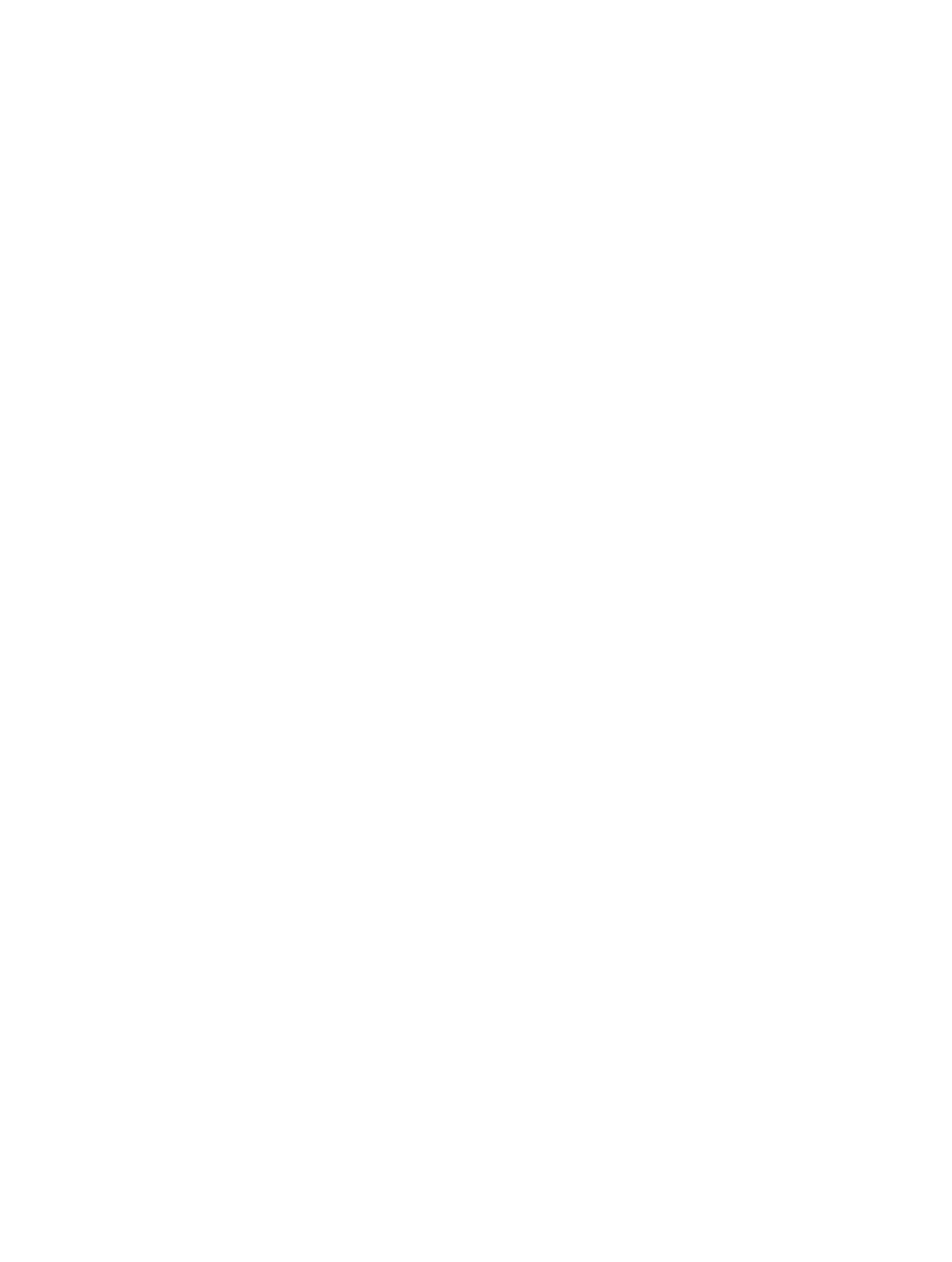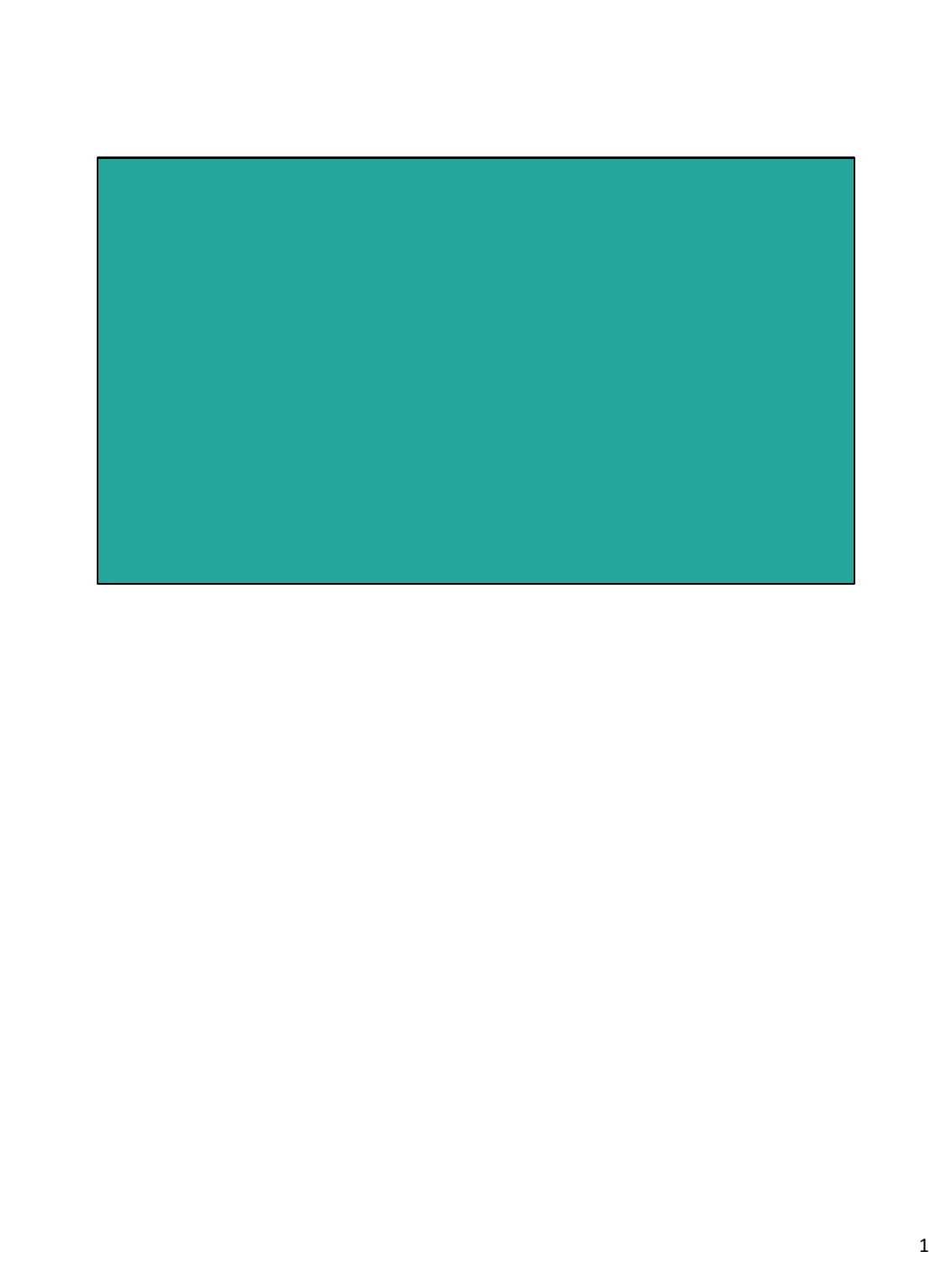## Compliance

- Compliance with state and federal laws.
	- Social Security Act (42 U.S.C. § 1396, et seq)
	- Wyoming Medical Assistance and Services Act (Wyoming Statute § 42-4-101, *et seq*.)
	- CMS Regulations (42 C.F.R. Part 441, Subpart G)
	- US Department of Health and Human Services (42 C.F.R. Chapter IV, Subchapter C)
	- Deficit Reduction Act (Section 6032, Employee Education About False Claims Recovery)
- Compliance with program rules and regulations.
- Compliance with manuals and bulletins.

Providers are responsible to comply with state and federal laws, such as the Social Security Act, the Wyoming Medical Assistance and Services Act, CMS and the United States Department of Health and Human Services (HHS) regulations, and Deficit Reduction Act requirements. Providers are also responsible for staying informed about changes in state and federal requirements and asking questions when they are not clear.

The Division has program rules and regulations, and develops and publishes subregulatory guidance such as program manuals and bulletins. Providers are responsible for knowing and adhering to the rules, regulations, and guidance that govern the Medicaid program for which they provide services.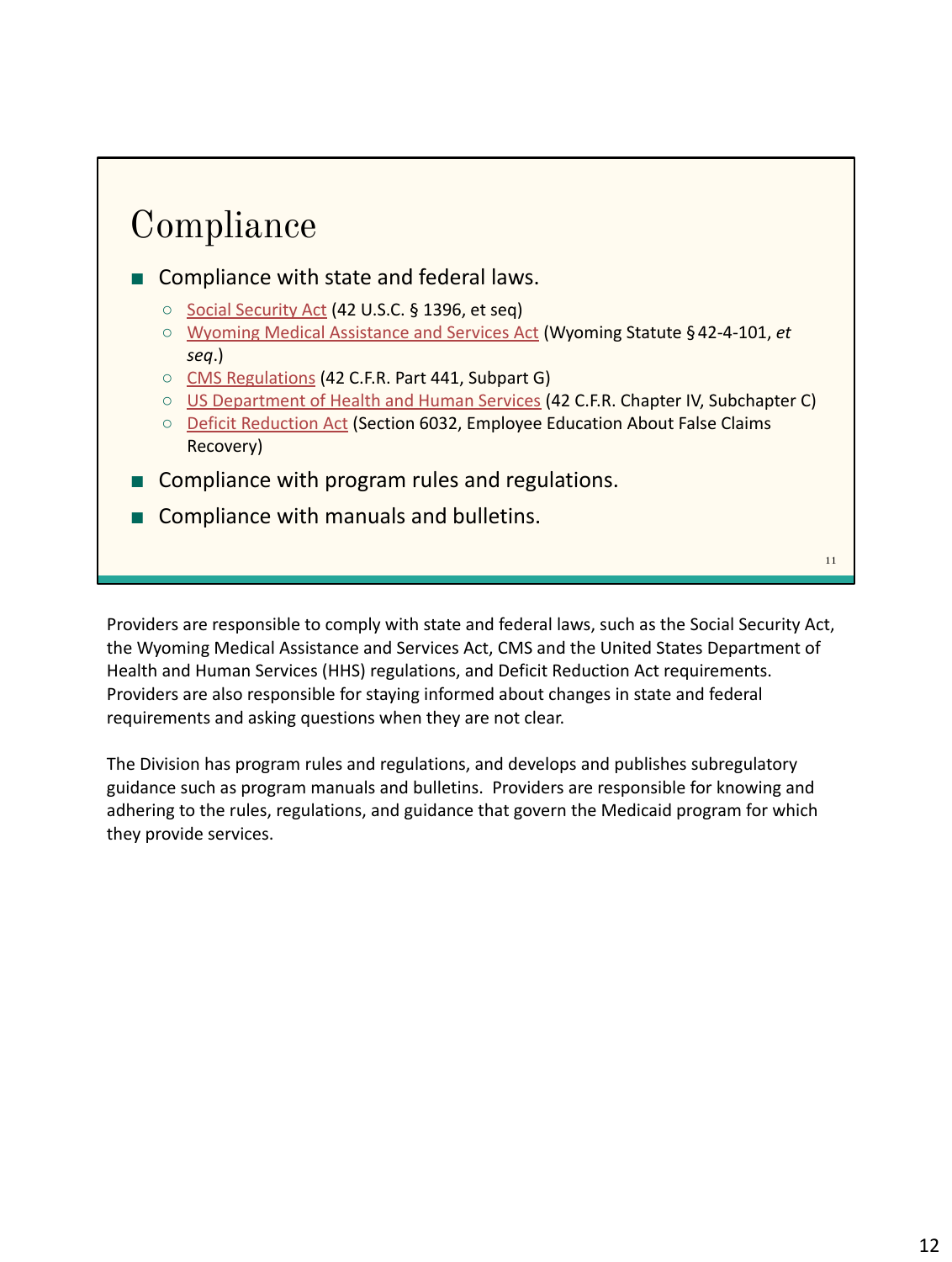#### Payments

- Ensure charges submitted for participants do not exceed the charges for comparable services provided to ineligible persons.
- Do not seek additional payments from the participant, legally authorized representative, or family member.
- File all claims in accordance with applicable federal and state laws and regulations and in accordance with WDH rules and policies.

Providers cannot charge more for providing a service to a participant of CCW services than they would for a person who is not receiving CCW services. For example, assisted living facilities routinely provide services for waiver participants and individuals who are not receiving waiver services. The claims they submit for a participant of CCW services cannot exceed the claims they would submit for comparable services for an individual whose services are paid through third party insurance.

Providers cannot seek additional payments for services that are covered by the CCW. As an example, if a provider needs additional funds to cover the costs of skilled nursing services beyond the rate paid by Medicaid, that provider cannot bill the family or participant for an additional amount.

There are federal regulations and state laws, rules, and policies that dictate how and when a provider can submit claims for services rendered, such as not submitting a claim before services are rendered and cooperating when a recovery of payment is determined necessary. The provider is responsible for knowing the federal and state mandates, and complying with them each time they submit a claim for services.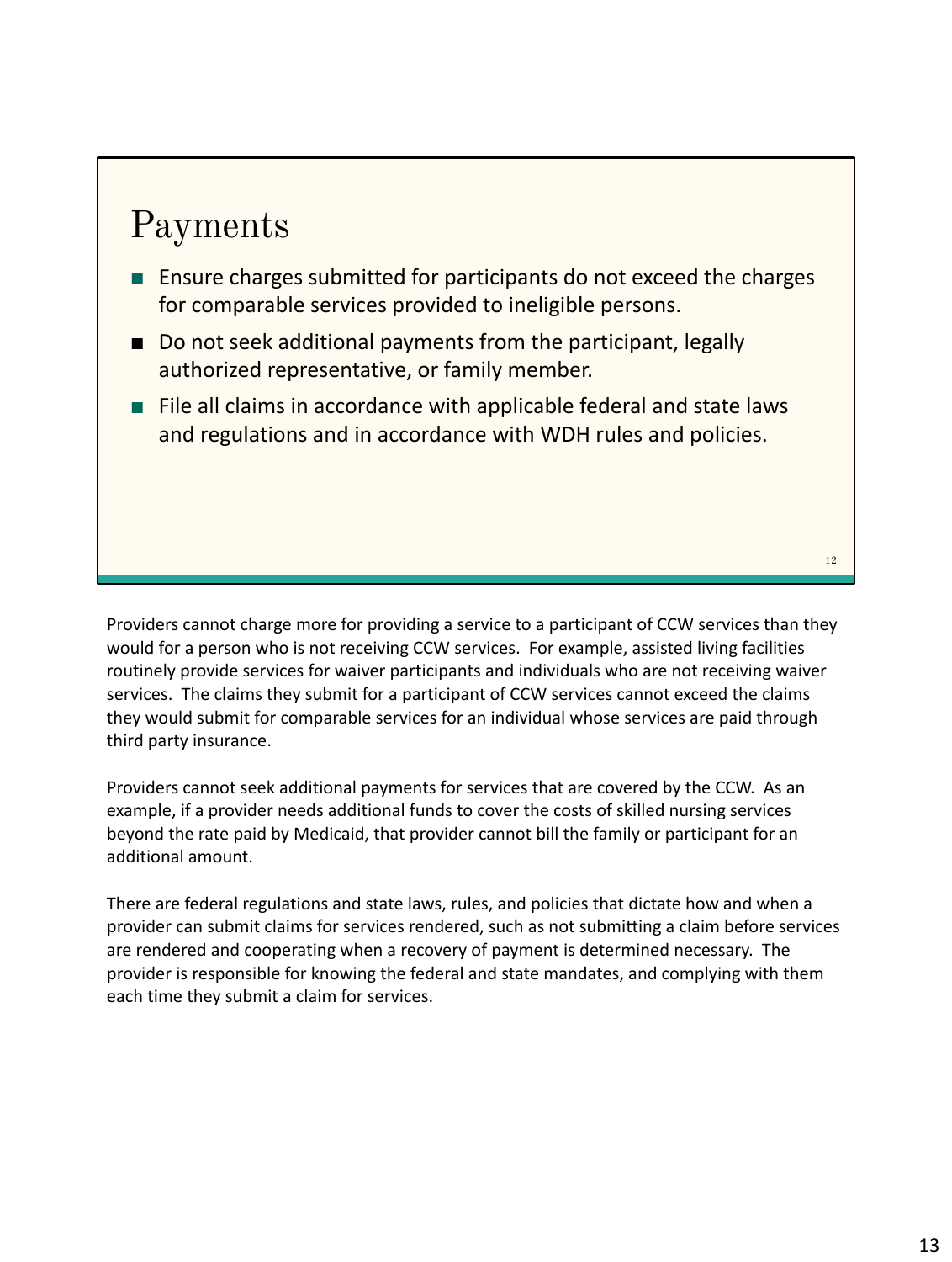### Documentation and Information

- Retain records in accordance with the Provider Agreement.
- Safeguard the use and disclosure of information concerning participants.
- Provide the program with advanced notice of any change or proposed change in name, ownership, licensure, certification or registration status, type of service or area specialty, additions, deletions, or replacement in group membership, mailing address, and participation in the program.

Providers are required to retain all records necessary to fully explain the services that were provided to the participant, and all records necessary to document and justify the claims that were submitted for those services, in accordance with the Provider Agreement. Providers that fail to maintain these records may be required to undergo an audit, will be considered under the False Claims Act and other state and federal laws, and are subject to prosecution.

Providers must safeguard protected health information (PHI), which is information relating to the past, present, or future health status of an individual that is created, collected, transmitted, or maintained by a provider and could reasonably identify the participant. Wyoming is a rural state with a low population, and individuals can be individually identified more easily than in states with higher populations. Providers are responsible for reviewing the requirements outlined in the Health Insurance Portability and Accountability Act (HIPAA), understanding what is considered PHI, and ensuring that all PHI is kept confidential.

Providers must notify the Division in advance of any change or proposed change to the provider's name; ownership; licensure, certification or registration status; type of service or area specialty; additions, deletions, or replacements in group membership; mailing address; and participation in the program. All obligations of this agreement apply to current and new owners. As mentioned earlier, if there is a change in provider ownership then the new owner is required to sign a new Provider Agreement. Failure to re-enroll with Medicaid may result in adverse action against the new owner, including recovery of payments that have been been made.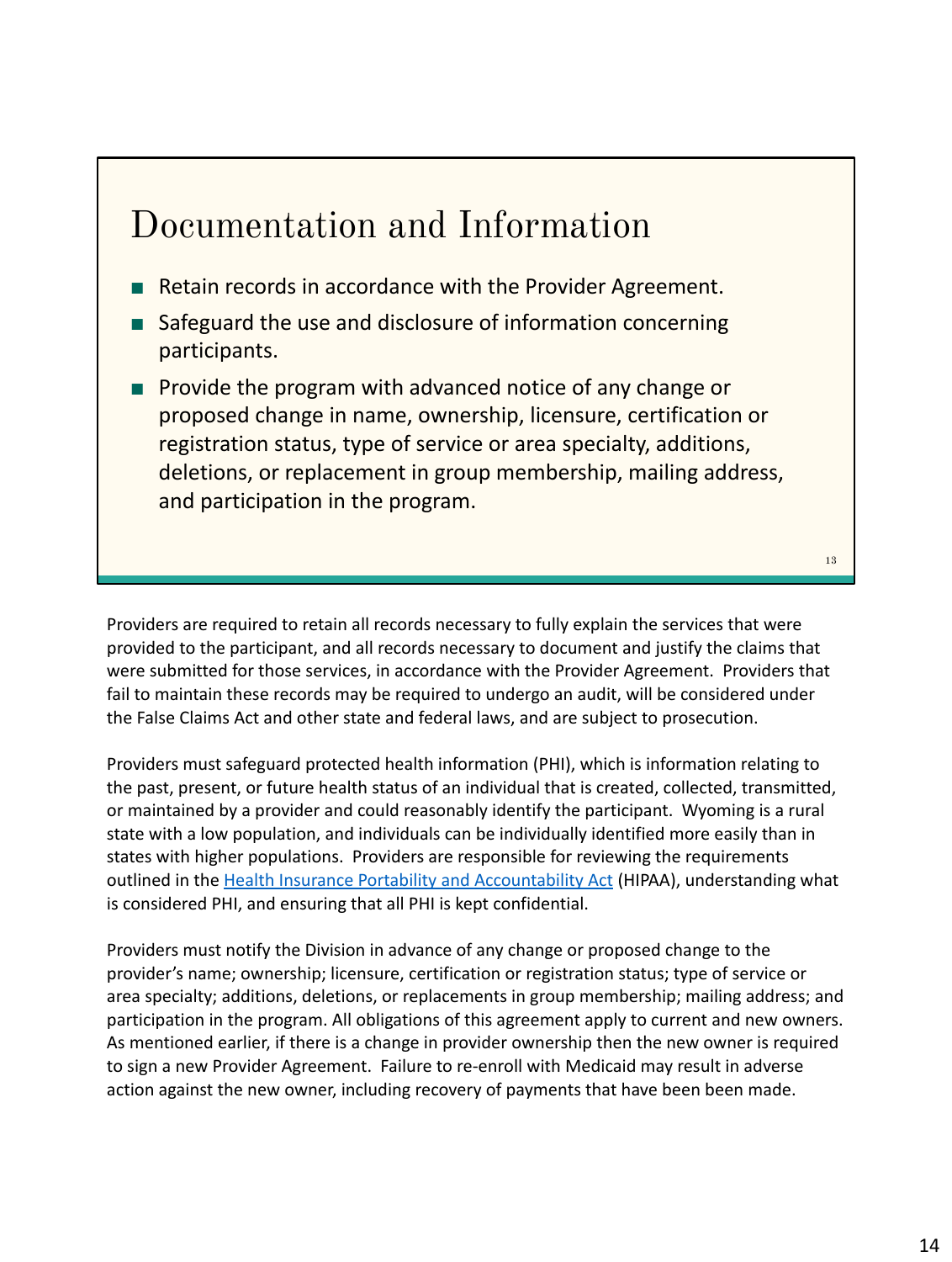

While delivering services to participants, providers must be aware of the participant's support needs and how the participant wants those services provided. Providers must know what is in the participant's service plan, and deliver those services in accordance with the service plan. Providers must also be aware of who has an advance directive, its contents, and how to comply with the directive.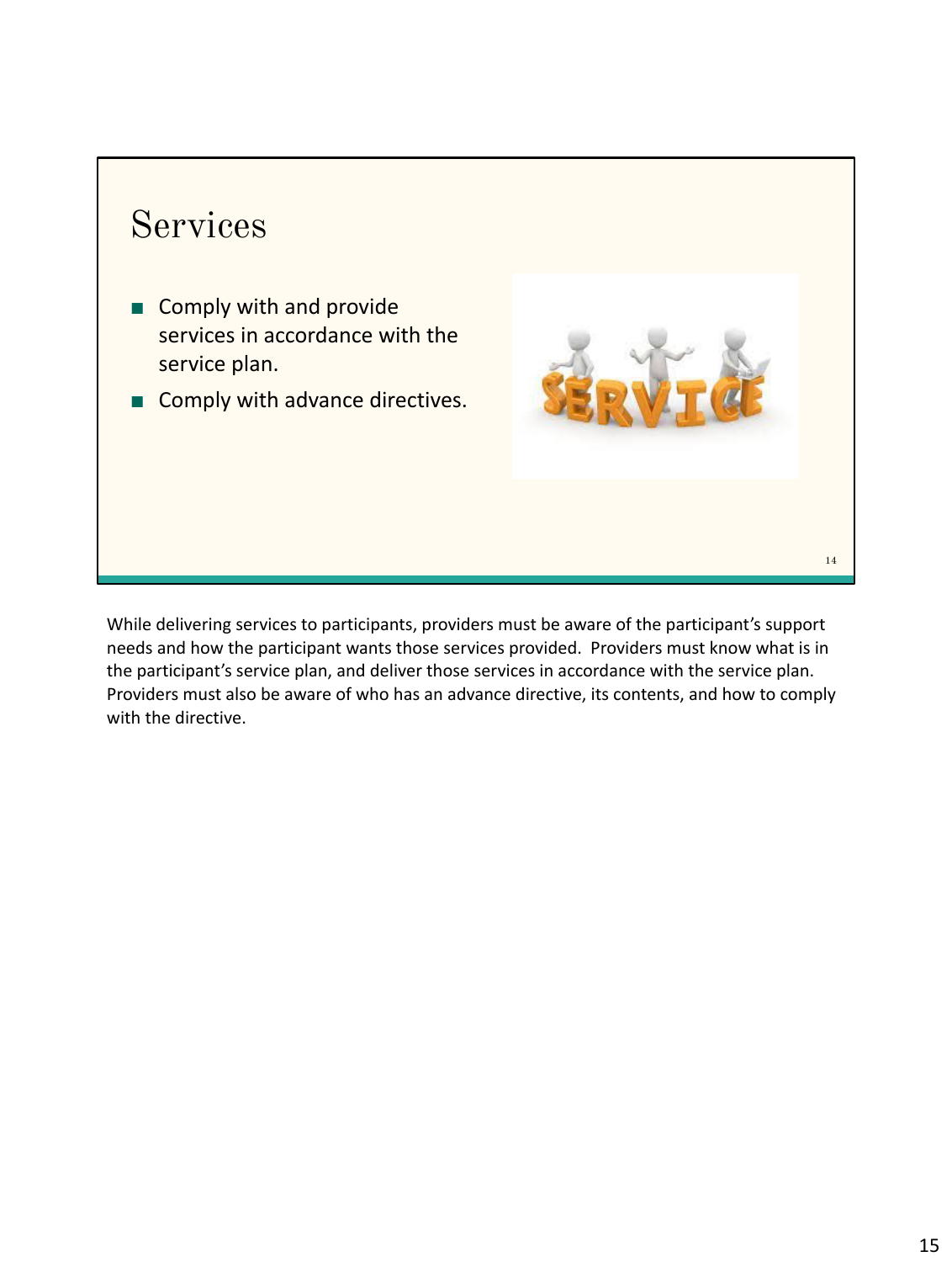

The Special Provisions section of the Provider Agreement outlines specific terms to which the provider must agree.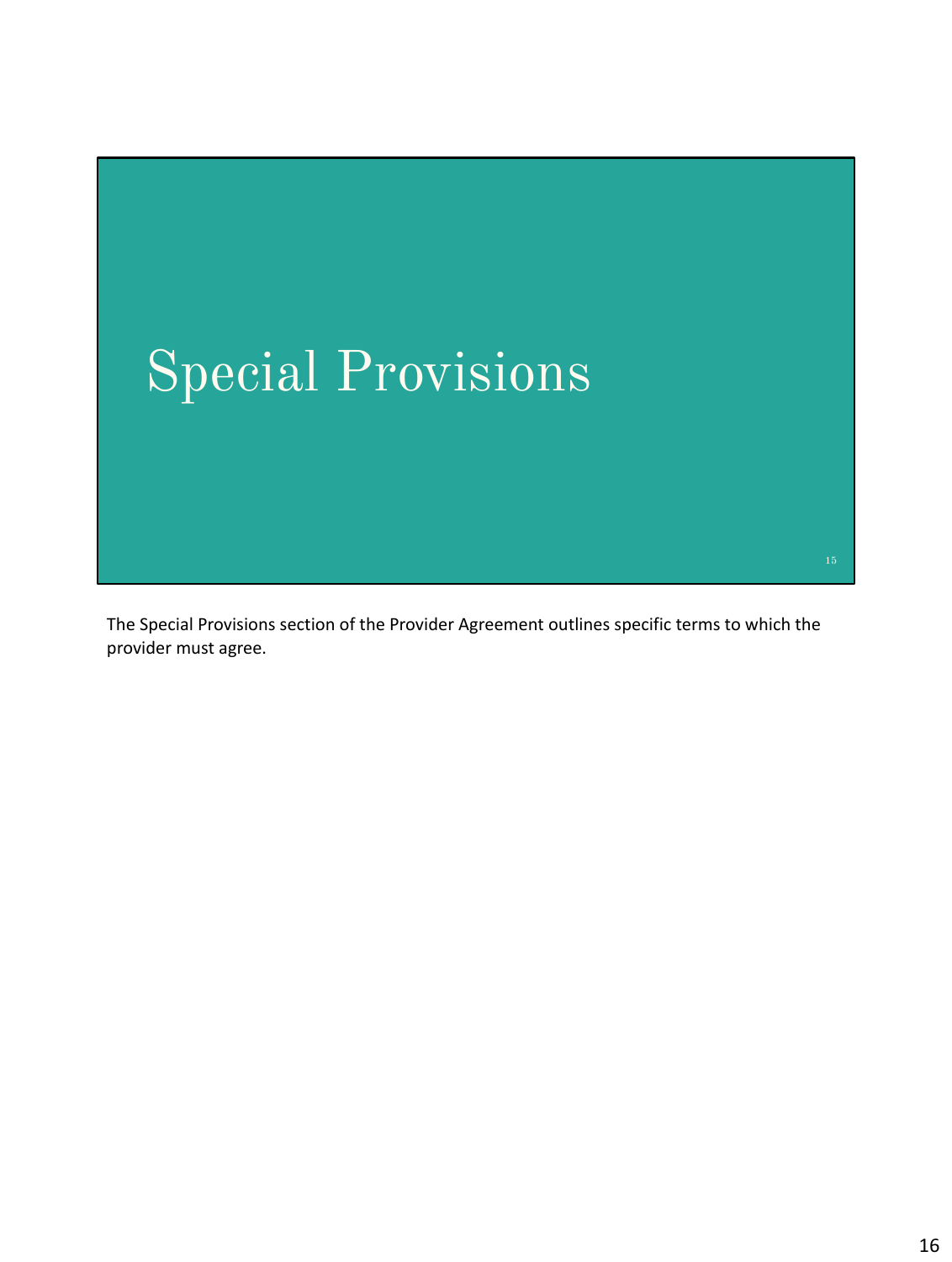## Providing Accurate Information

**Falsification of claims, statements, documents, or concealment of material fact is a violation of law.**

- Attestation that the provider will not knowingly present a false or fraudulent claim.
- Attestation that no one is subject to sanctions, barred, suspended, or excluded by any federal, Medicare, Medicaid, or WDH program.
- Attestation that the provider understands changes to incorporation or their status as an individual or group biller will require new enrollment.

Providers must provide clear, accurate, and up-to-date information. Providing false statements or withholding information is a crime and could be prosecuted as such. As an example, if a provider is aware of a situation that meets the criteria for a critical incident that must be submitted to the Division, and does not report that incident, that would be considered withholding information and the provider would be subject to adverse action. Providers must not submit false or fraudulent claims for payment and must not submit claims with deliberate ignorance or reckless disregard of their truth or falsity. Remember, providers are responsible for the actions of their employees, and are ultimately accountable for false claims or information submitted by their employees. Providers should have employee policies and procedures in place related to documenting and billing for services, and should ensure that employees understand and adhere to these policies.

If an individual practitioner, owner, director, officer, employee or subcontractor is subject to sanctions, or has been barred, suspended, or excluded by any federal or state Medicare or Medicaid program, they cannot provide CCW services. Providers must attest that individuals acting in these capacities are not in this situation.

If provider organization owners are planning on selling their organization, or buying a new one, they must make sure to notify the Division in advance to ensure appropriate billing. Any changes to the incorporation of an organization, ownership, or status as an individual or group biller will require new enrollment.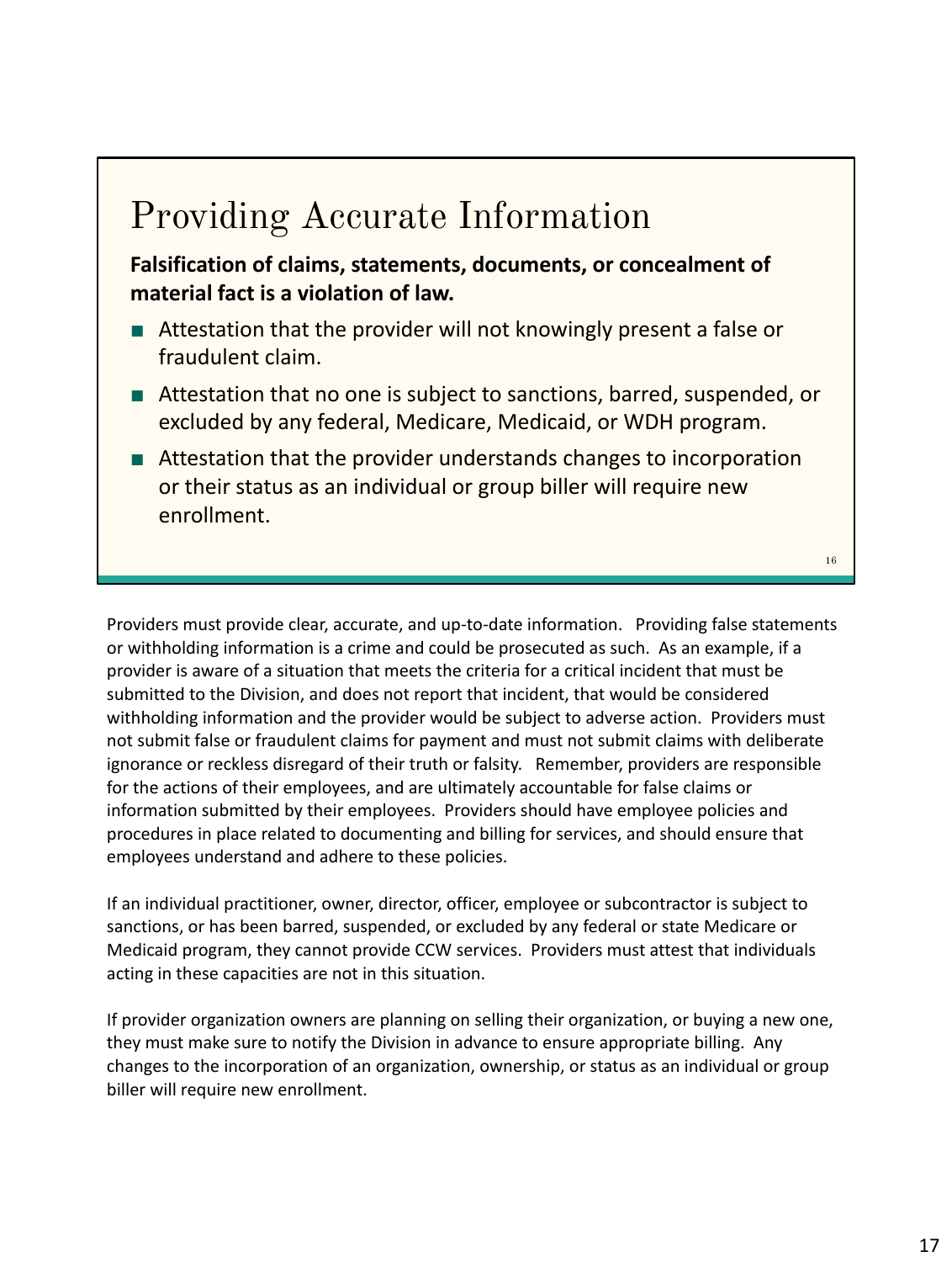

Providers must agree that they will only use the billing number assigned by the Department of Health when submitting claims for services, and will not share that number with other providers, or allow other providers to use their number. In no instance shall a provider use another provider's assigned number to bill for services.

Overpayment of services is defined by Program Integrity as payment for a services that was not delivered in accordance with rules and regulations. If the provider receives an overpayment for services, the Department of Health will recover that payment. Please note that even a seemingly small dollar amount can be considered an overpayment and will be recovered.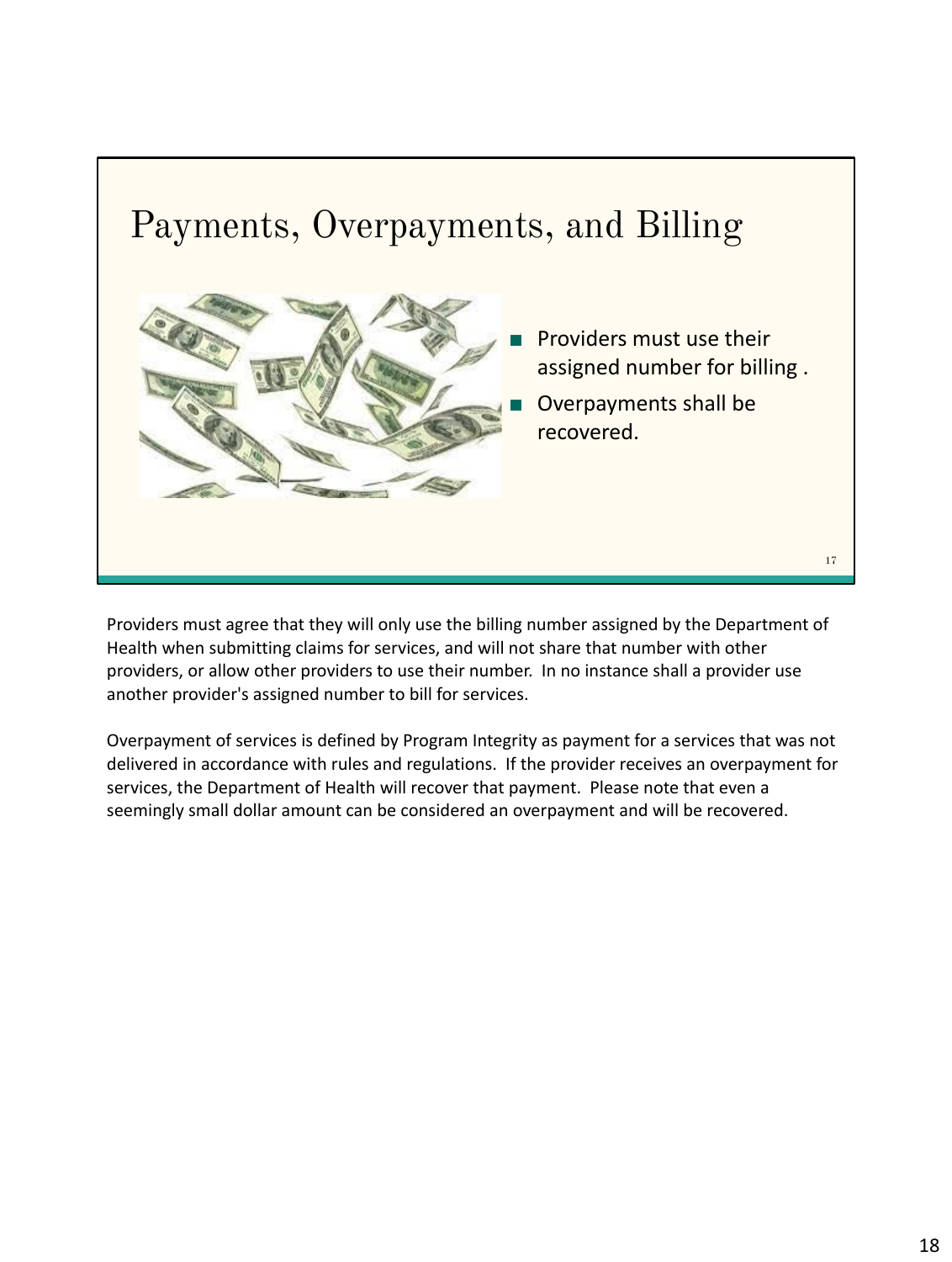## Understanding the Agreement and Potential Consequences

- Providers can be sanctioned or terminated for failure to comply with rules.
- The provider attests to reading, understanding, and providing true, correct, and complete information.

The provider agreement reveals the possibility that a provider can be sanctioned or terminated for a failure to comply with rules and regulations. The provider agreement specifically highlights that the provider has read and understands the information, and has the responsibility for reading, acknowledging, information gathering, and ensuring that others in the organization know the information as well.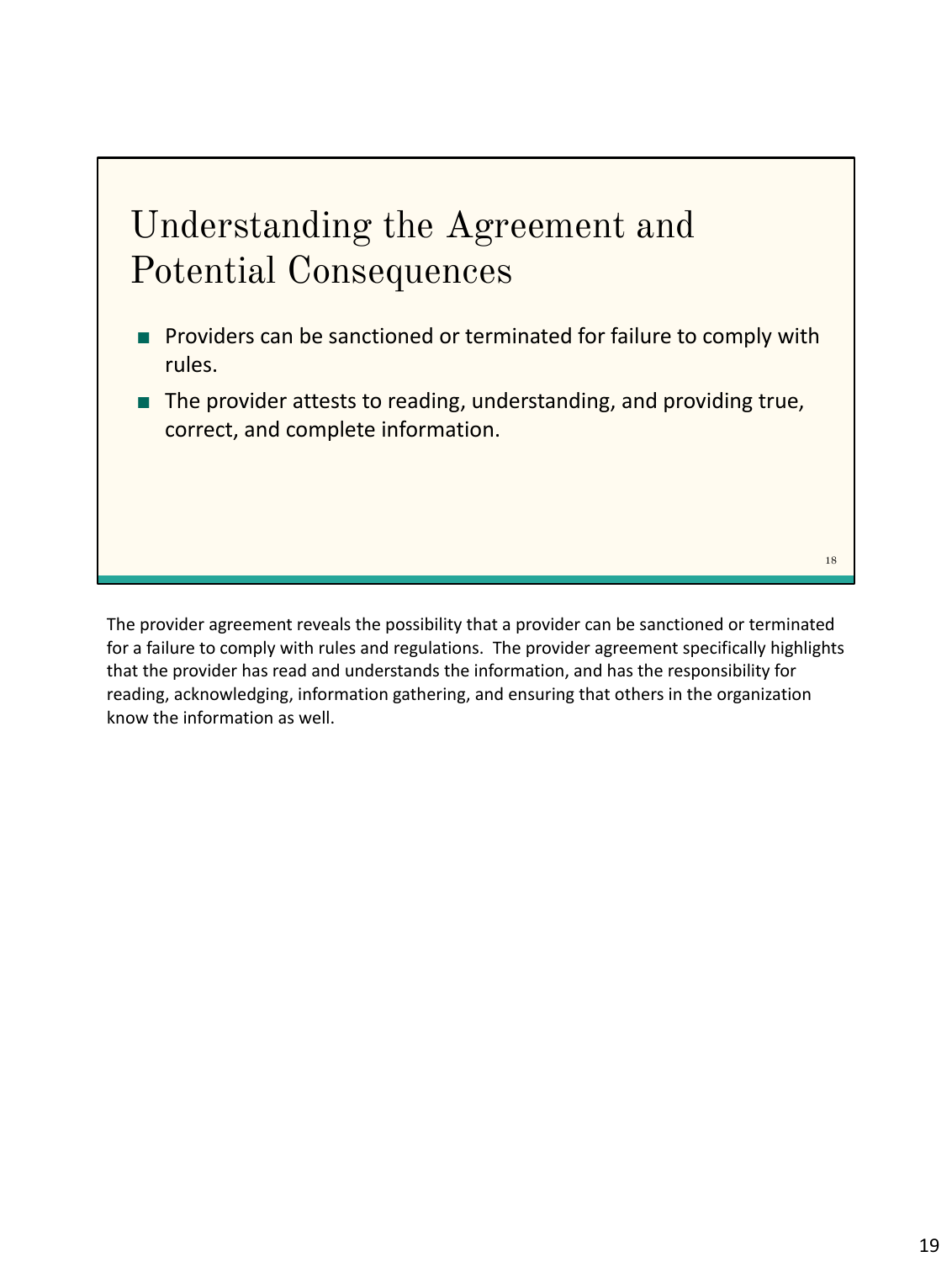# General Provisions

The General Provisions section of the Provider Agreement outlines some of the more typical contract items, and is often where even the most diligent reader will pay less attention. However, this portion of the Agreement is necessary and contains important provisions that each provider must understand and is ultimately obligated to uphold.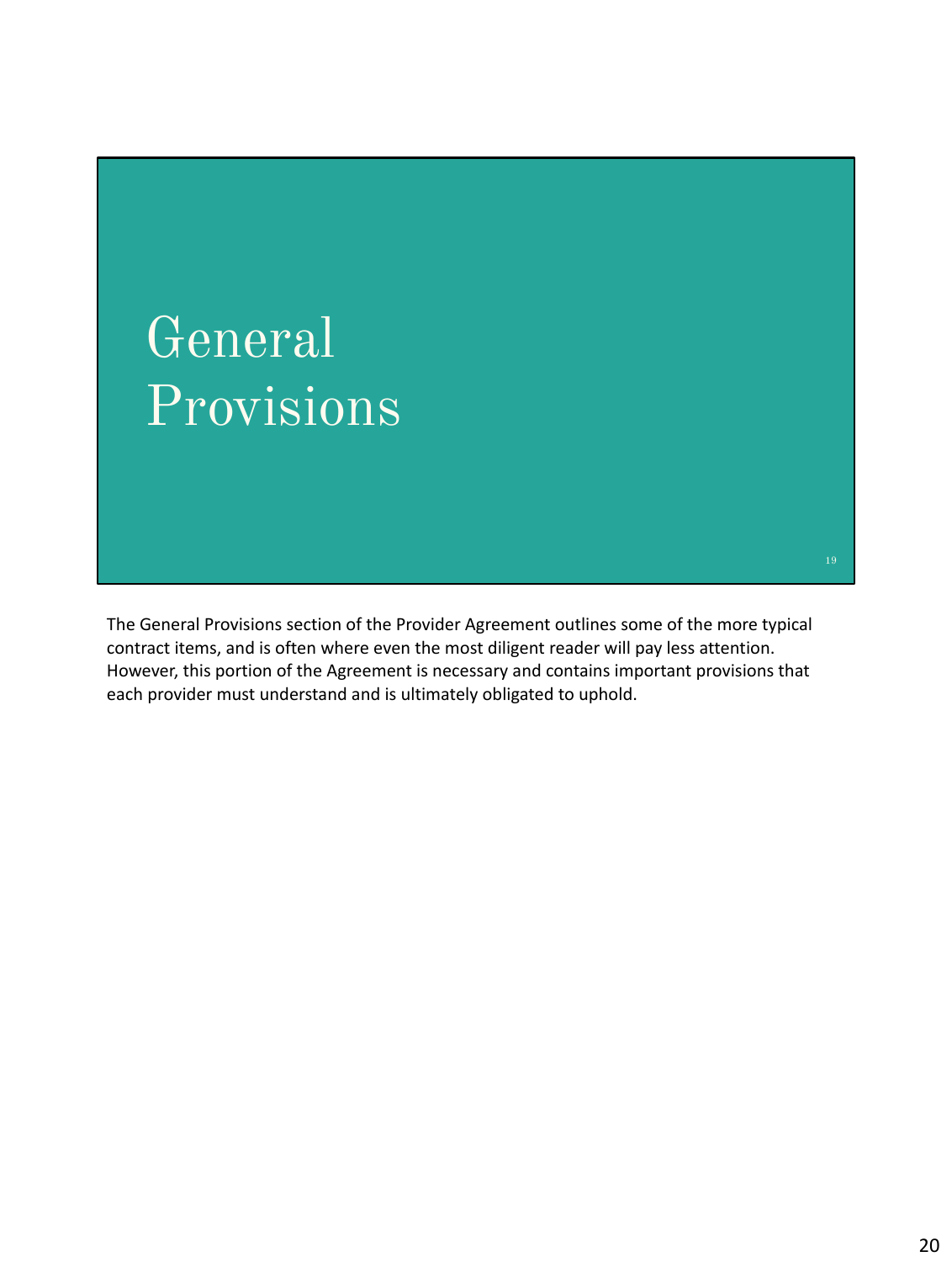## Staying Informed and Up-To-Date

- Providers shall keep informed of and comply with all laws and regulations.
- All notices will be provided in writing and given to the parties at the address provided.
- Medicaid representatives shall have access to all records pertinent to the Agreement.

Providers are required to keep informed of and comply with all federal, state, and local laws and regulations. The Division strives to keep providers informed and supply pertinent information; however it is ultimately the provider's responsibility to stay informed regardless of the information that the Division provides.

The Division will provide all notices and correspondence to the provider in writing. It is imperative that providers keep their email and mailing addresses current and accurate. If a provider does not receive an important notification due to an inaccurate mailing address, they are still responsible for any required action required in the notification. In accordance with the Provider Agreement, if the Division's enrollment vendor has mail returned to them, they are required to move the provider to inactive status, which will delay the provider's claim processing. To ensure claims are paid in a timely manner, providers must ensure that their address is always up to date with the Division and Conduent!

Medicaid, other Department of Health programs such as MFCU, federal Health and Human Services programs, and any of their representatives have the authority access to any of the provider's books, documents, papers, and records that are pertinent to the Provider Agreement. Providers are obligated to respond immediately and cooperate fully to any written requests for information from the Division or one of these entities.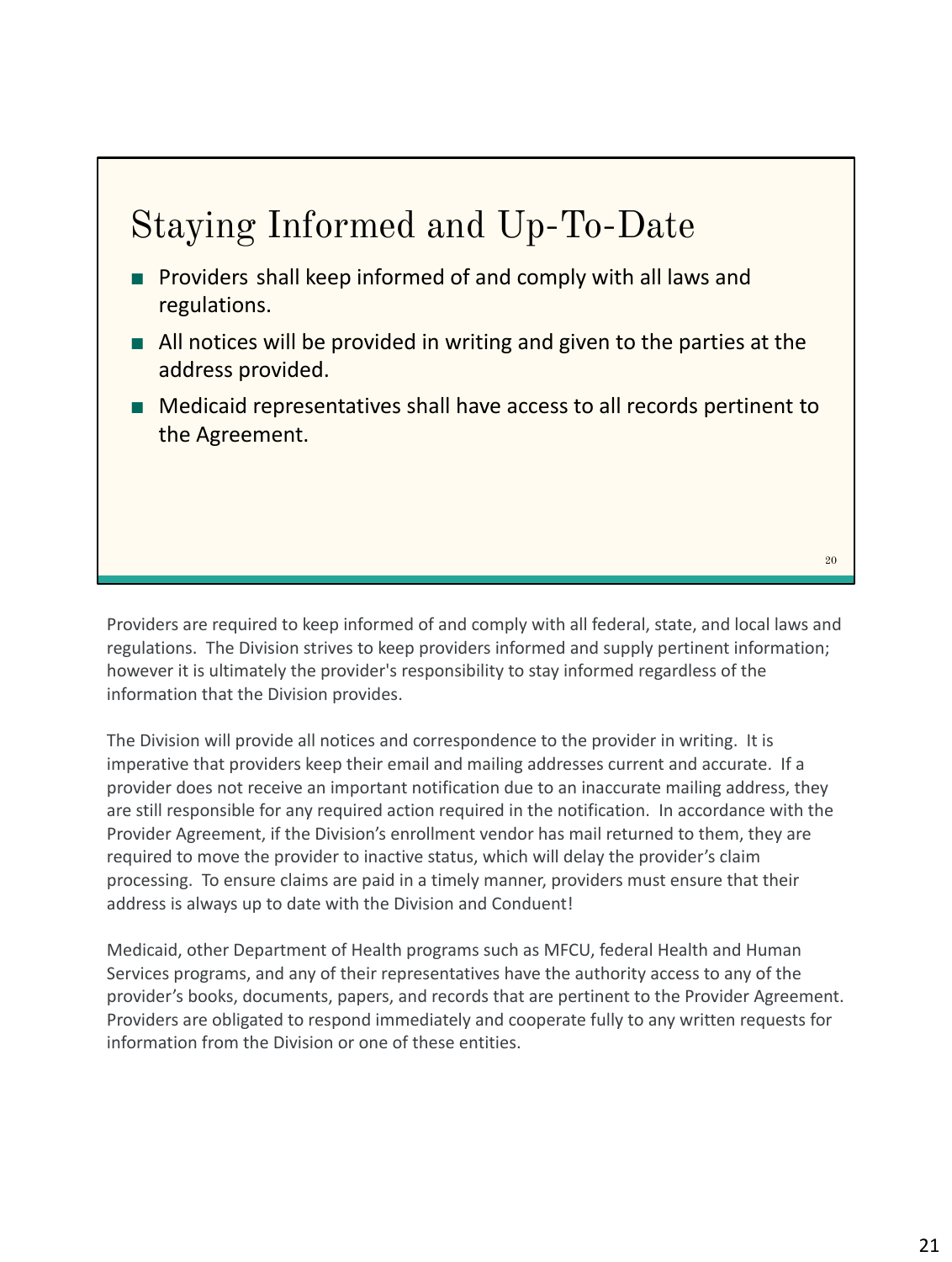## Other Important Things to Remember

- The provider functions as an independent contractor.
- A signed Provider Agreement does not guarantee the provider an income.
- The provider will not discriminate against any individual on the grounds of age, sex, color, race, religion, national origin, or disability.
- Neither the state nor the provider shall assign or otherwise transfer or delegate any rights or duties set forth in the agreement.

The provider functions as an independent contractor. Often, the Division will receive a call from a bank or lender asking for confirmation of employment. The Division cannot offer this information, as each provider is an independent business and not an employee of the state. The Provider Agreement cannot be used as collateral for financial obligations. For example, the Provider Agreement cannot be used to prove an income stream when buying a new truck or house. As independent contractors, providers are responsible for the cost of their own employment and business related expenses. The Division does not maintain provider tax information. Providers should contact the State Auditor's Office to request their 1099 tax forms.

The Provider Agreement cannot be used as a guarantee of income, nor is it a guarantee that a provider will be providing CCW services. The Agreement is only the first step in becoming eligible to support participants. A signed Provider Agreement means a provider is eligible to be *selected* by participants, but in no way entitles the provider to be selected. The Division has had new providers contact the Division to ask when they will be assigned participants. Participants have a choice in which providers they choose to serve their needs; providers are not assigned by the Division. Once selected, providers must still receive a prior authorization number before being reimbursed for services.

Nondiscrimination is critical. The provider must not discriminate against any individual on the grounds of age, sex, color, race, religion, national origin, or disability in connection with this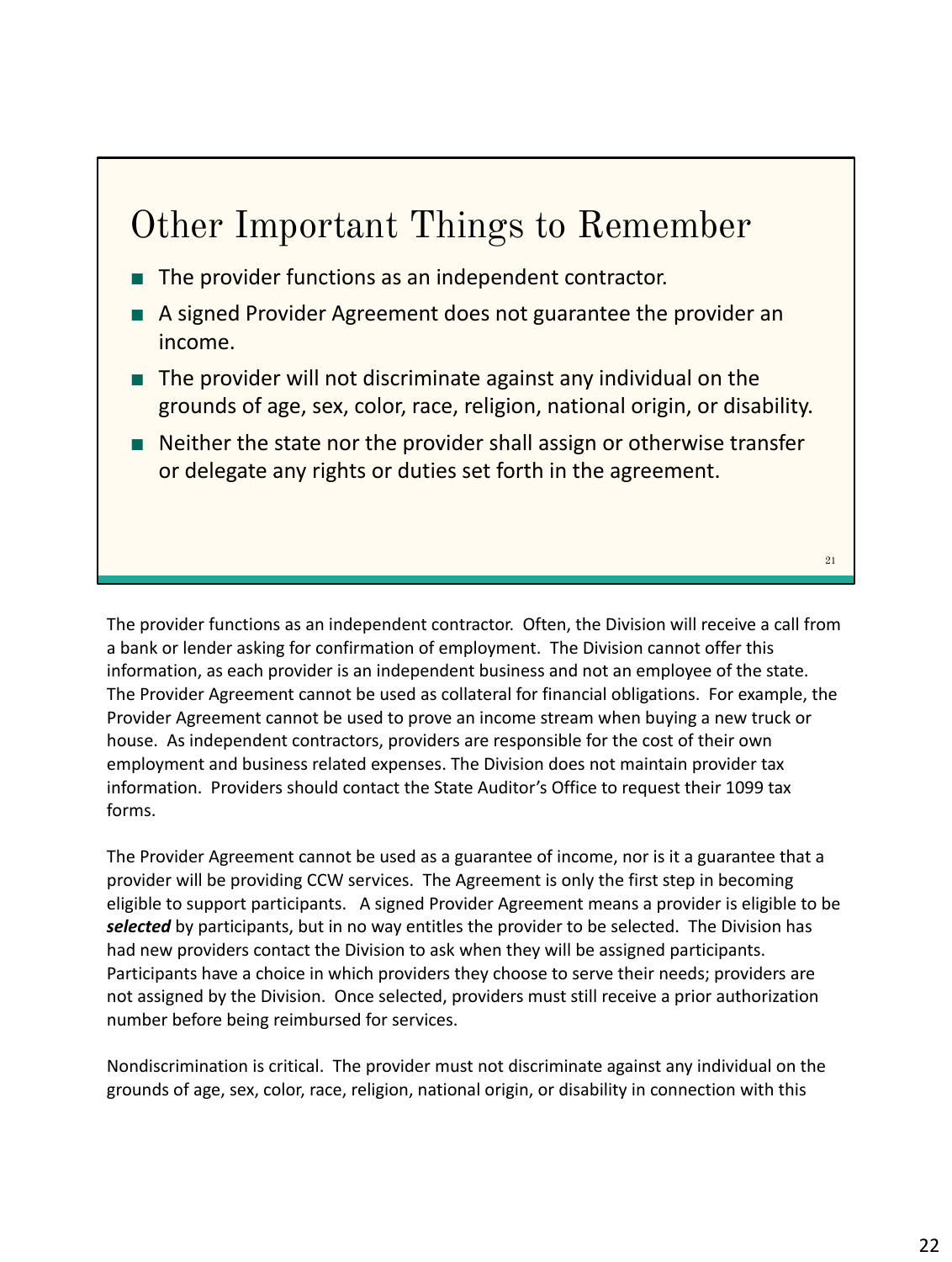agreement.

The Division and the provider are responsible for the rights and duties as they are laid out in the Agreement. These rights and duties cannot be assigned or delegated to anyone else.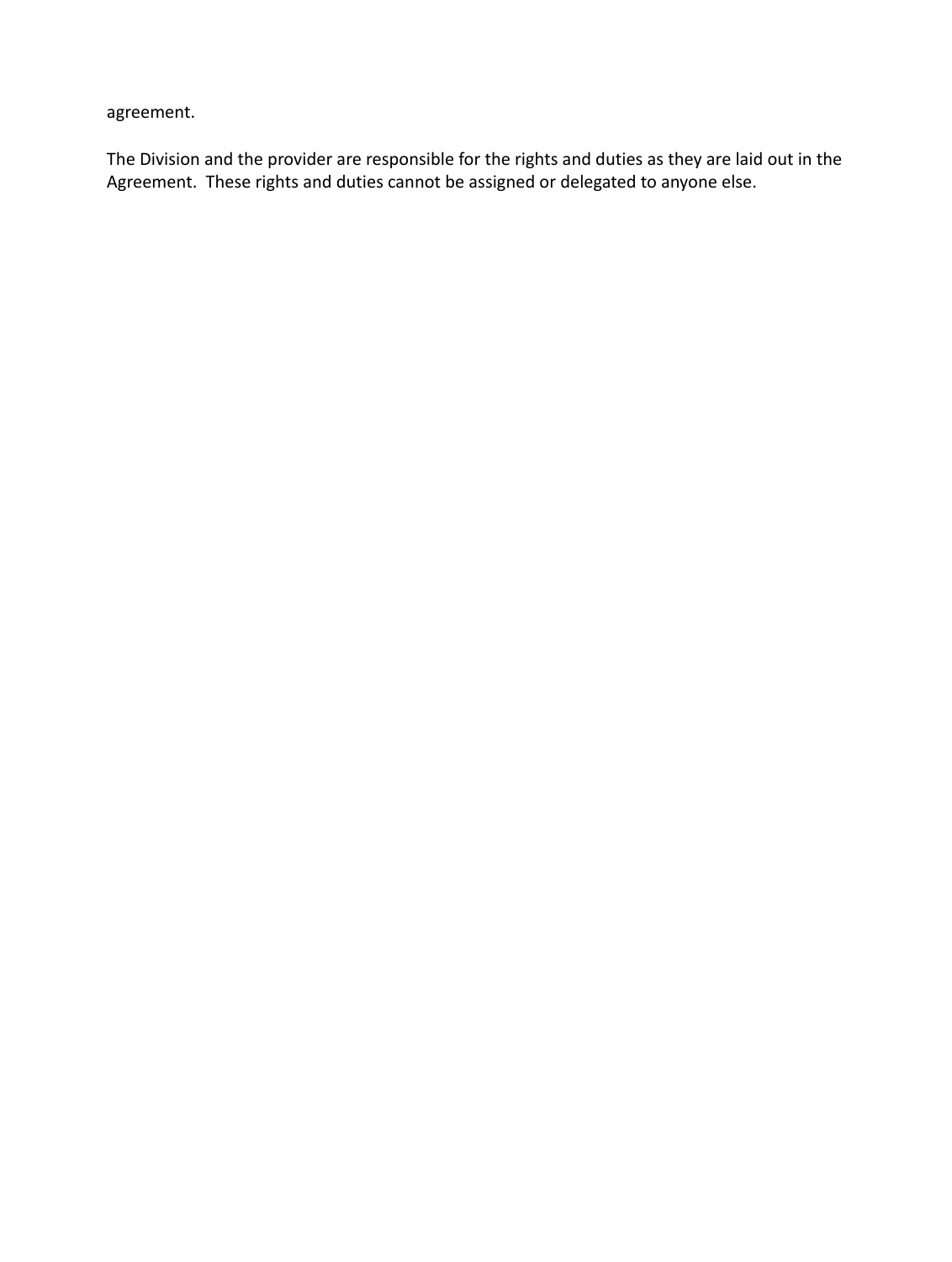## Signatures ■ By signing, the provider certifies they: ○ Read; ○ Understand; and ○ Agree to the terms and conditions. The Agreement is fully executed on the date the provider signs it.

When the provider signs the Provider Agreement, they are certifying that they have read, understand, and agree to the terms and conditions outlined in the Agreement. They are also certifying that the information furnished is true, accurate, and complete. The Provider Agreement is fully executed on the date the provider signs the Agreement. The provider should maintain a copy of the signed Agreement at all times, and be prepared to furnish it to the Division upon request.

Remember, although an owner, chief executive, or individual with signing authority must sign the agreement, the stipulations within the agreement apply to staff members as well as the signing party.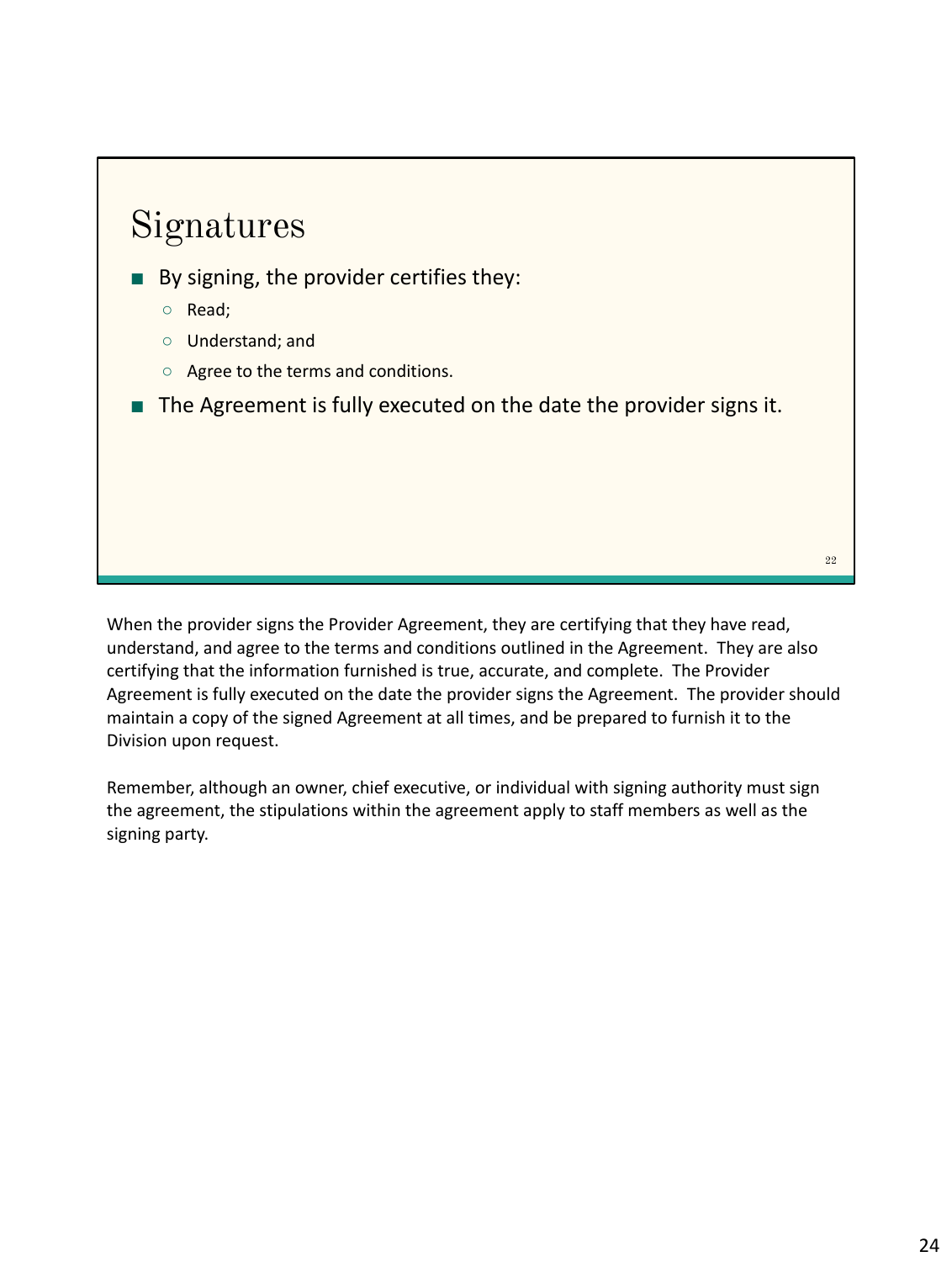

As we end this training, we'd like to review some of the key items that providers need to remember:

- 1. As part of Medicaid enrollment, all Medicaid providers, including providers of CCW services, have signed a Medicaid Provider Agreement.
- 2. It is the provider's responsibility to know what is in the Provider Agreement, understand it, and practice it.
- 3. Violations of the Provider Agreement may result in revocation of Agreement, which means the provider will lose their authorization to be a CCW provider.
- 4. Finally, the Provider Agreement is only one step in the process. Having a fully executed Provider Agreement does not guarantee a caseload or income.